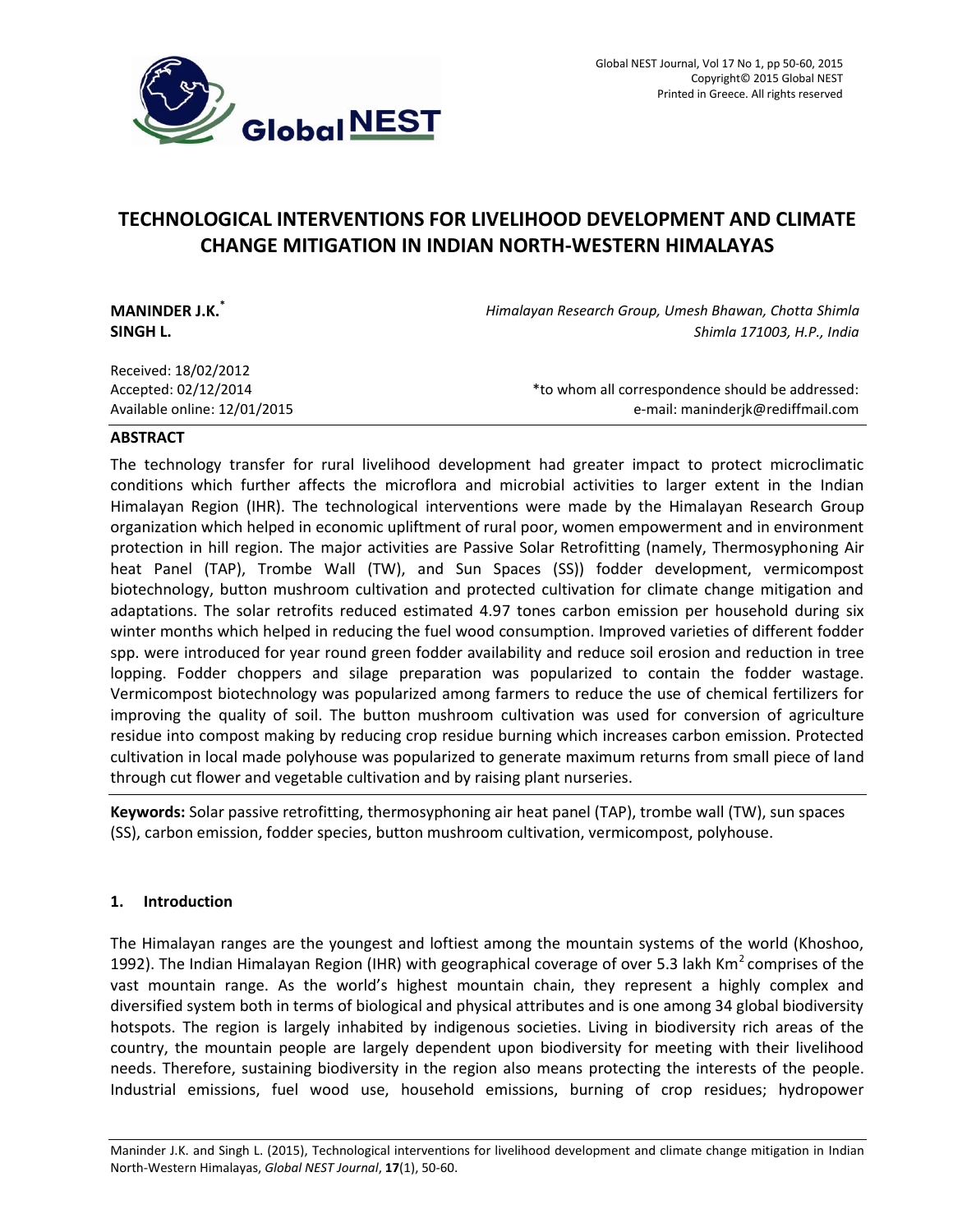constructions are destabilizing the system of cozy living in the hill state of Himachal Pradesh situated in the heart of Himalayas.

More than 90% of the population in Himachal Pradesh resides in rural areas. Most of its population depends upon agriculture and allied activities like horticulture and cattle rearing. As a result pressure on natural resources such as forest, land, water etc. is increasing enormously. With every passing day, there is pressure on the local communities to cope up with the changing climatic conditions. Because climatic variables are adversely affecting their routine chores as agriculture or cattle rearing because both are interdependent age old traditions. The technology transfer for rural livelihood development had greater impact to protect microclimatic conditions which further affects the microflora and microbial activities to larger extent (Klett *et al.*, 2011) and further helping the local communities to adapt the changing climatic scenario by adopting new technologies without disturbing the existing environment set up (Kaur, 2002).

The Himalayan Research Group (HRG) is a non government organization working in the rural areas of Himachal Pradesh for livelihood development programmes through technology transfer to improve the economic conditions of the marginal farmers (owning less that one Hac. agriculture land). There are many activities which are taken to field implementation but the main activities are passive solar retrofits, button mushroom cultivation, popularization of protected cultivation , fodder development programme and vermicompost biotechnology (Kaur, 2002) as an alternate to existing traditional technologies to lessen the pressure on the environment without altering their existing set up.

# *I. Passive solar retrofits*

In Himachal Pradesh consumption of fuel wood for cooking, water and space heating is very high and only during 4 months of winter around 4000-5000 kg fuel wood is required per household which constitute almost 75% of the total annual consumption. Himachal Pradesh has 250-300 sunshine days varies from 7-8 sunshine hours per day. Thus, solar energy is best alternate to warm the houses during winters. The maximum energy is required for space heating as the villages experience heavy snowfall during winter months. The high consumption of fuel wood is a serious concern as the forests are receding and people are finding it difficult to collect a huge quantity of fuel wood year after year. The fuel wood use is a major cause of carbon emission which can be reduced through passive solar retrofitting.

## *II. Mushroom cultivation*

Himachal Pradesh in general enjoys a temperate climate with temperature varies between  $10 - 30$  °C and precipitation varying from 100 –200 cms, thereby making it a humid region. These conditions are favourable for temperate mushroom cultivation. Though the organization is cultivating button (Kaur, 2005) and shiitake mushroom (Kaur, and Lakhanpal, 1994) but button mushroom is commercially cultivated by women groups (Kaur, 2004). The technology from providing raw material to market the produce was organised by the HRG an implementing agency. The button mushroom needs wheat straw as raw material which is available in plenty in the plains of Punjab where it is burnt due to lack of storage which is add on to air pollution. The wheat straw conversion into compost is the best way to reduce pressure on environment by reducing carbon emission and the spent compost is further used as organic manure to enrich the soil.

# *III. Fodder development*

Fodder was the primary requirement for the rearing of livestock which differed from season to season. No practice of fodder cultivation was observed and only wild grasses grown in the agriculture fields and forests were harvested and fed to cattle. The livestock rearing is one of the oldest professions of the people in the Hill areas and complete agriculture productivity depend on the livestock holding of the households. There is huge shortage of fodder and women are lopping trees by risking their life (Pic.1). This has an adverse impact on forest. The urgent need was felt to establish efficient fodder production systems and to set up fodder bank for assuring the availability of green through out year. Introduction of improved fodder varieties in the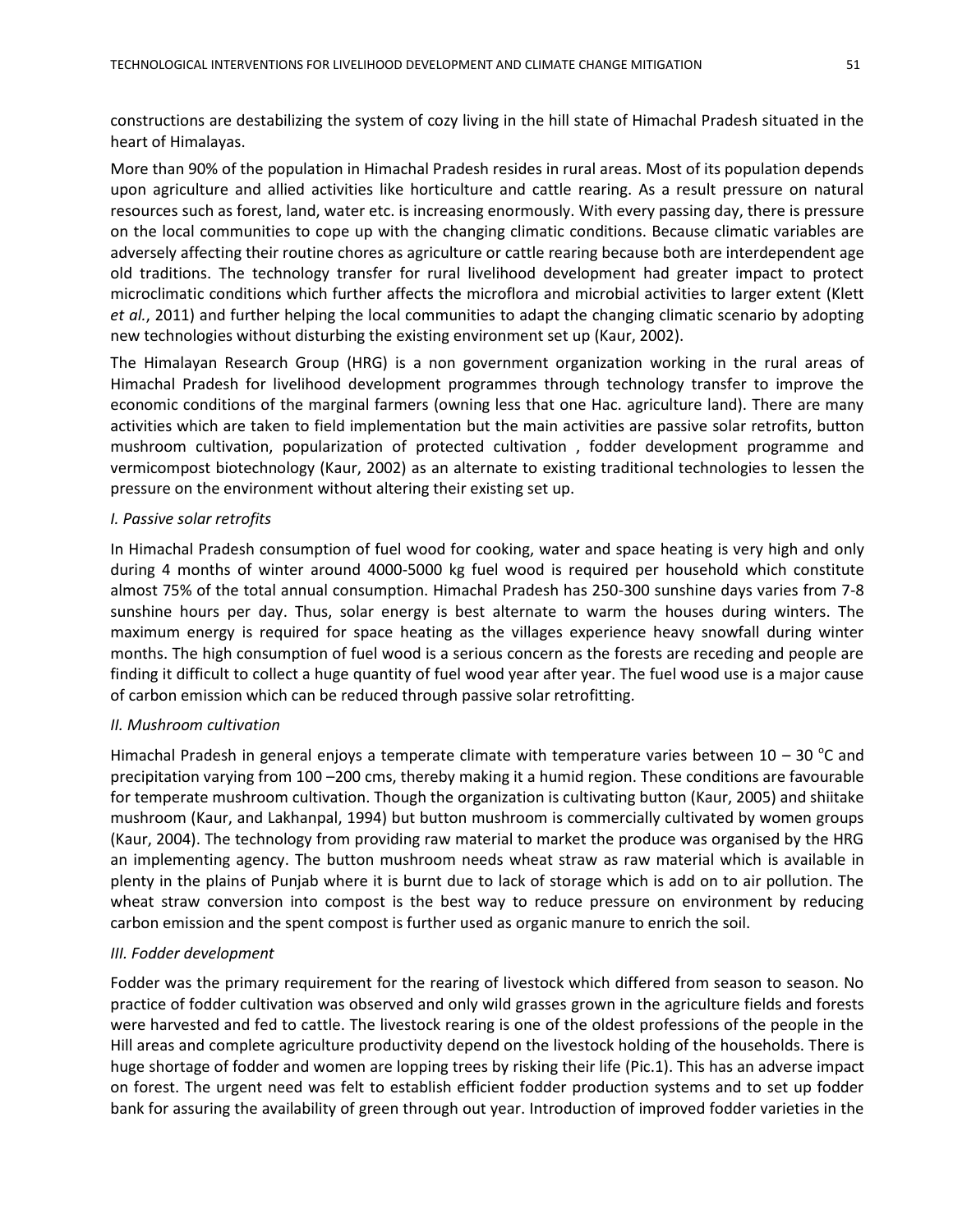existing farming systems enhanced the biomass production and generated additional income and employment opportunities for the resource poor farmers and this is reducing the pressure on the forests. Similarly, whole year green fodder on barren land helped in carbon binding.



**Picture 1.** Woman lopping fodder tree-risking her life

## *IV. Vermicompost biotechnology*

The excessive use of chemical fertilizers has disturbed the environmental conditions and at the same time affecting human health badly. The introduction of vermicompost preparation in easiest way is the best alternative to the chemical fertilizers. In hills the traditional method of composting is a very slow process takes almost a year in comparison to vermicompost preparation in 2-3 months only. The agricultural wastes like livestock waste, crop residues, tree wastes, agro industrial by-products etc. are generally burnt by the farmers which are now used to produce quality compost i.e. vermicompost. This reduces the use of chemicals in farm practices and helping in the enrichment of natural soil microflora and reduction in chemical pollutants from land, water and environment.

# *V. Protected cultivation*

The introduction of low cost polyhouse by using locally available raw material and expertise with short duration trainings to local artisans gave good results and helped in solving many problems at the same time. The changing environment scenario needs to protect the crops against unfavourable environmental conditions which led to the development of protected agriculture. Polyhouse is the most practical method of achieving the objectives of protected agriculture, where natural environment is modified to achieve optimum plant growth and yield. Green house technology has potential for more produce per unit area. There is lot of pressure on cultivable land due to urbanization, industrialization and expansion of the rural villages. Greenhouses and other technologies for controlled environment plant production are associated with the off-season production of ornamentals and foods of high value in cold climate areas where outdoor production is not possible.

# **2. Methodology**

All the selected technologies were made easily accessible to the people in rural areas of Himachal Pradesh which are replicable to other areas of Himalayan region. The interested people especially women were selected for detailed implementation of each technology. The methodology followed for the selected technologies is defined individually as follows: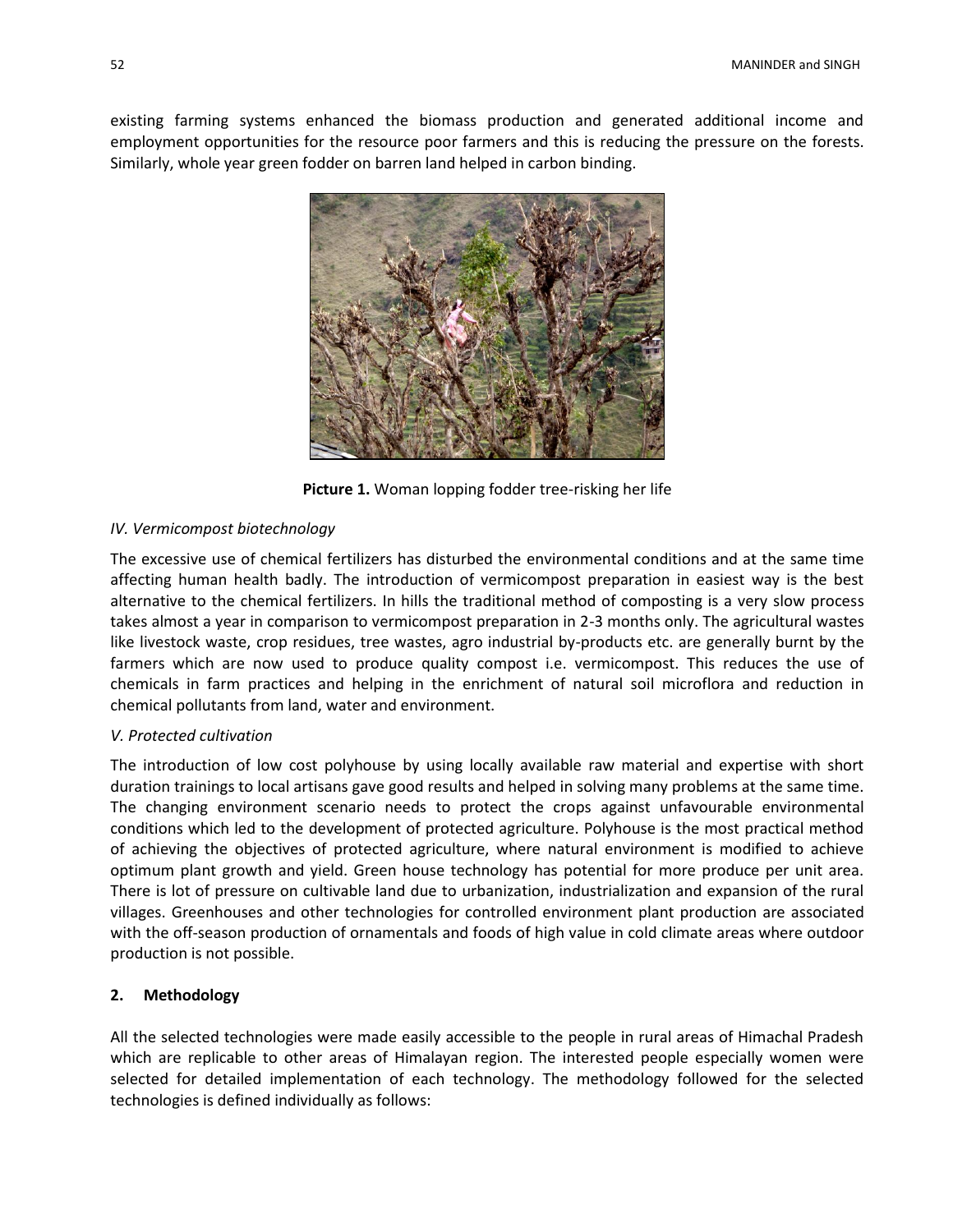## *I. Passive solar retrofits*

## *i. Survey conducted*

A Village hamlet Moolkoti is Gram Panchayat in Block Mashobra in District Shimla of Himachal Pradesh with 68 households was selected for the implementation of 5 different techniques namely, Thermosyphoning Air Heating Panel, Trombe Wall and Sun Space and solar geyser and street lights. The basic data was collected for use of fuel wood during summer and winter seasons. Information on usage of other fuel sources like dung cake, LPG and Kerosene oil was also collected.

## *ii. Technology Modification*

Alteration in basic designs of the retrofitting was done to reduce the cost of construction through use of local materials and skills to make it economically viable for poor people living in villages and to fit into the existing structures.

## *iii. Engineering Design*

Extensive work was done on designing, short listing of material for fabrication and training of the rural artisan. Passive solar retrofitting designs of Thermosyphoning Air Heating Panel, Trombe Wall and Sun Space layouts Fig.1 of the existing houses were designed with advanced software (Auto CAD).These designs vary according to the need in particular house as every house had different layout. The solar geyser and street lights were procured for installation at common place for multiple use by villagers at different places in the village.



**Figure 1.** Design for sun space

## *iv. Data collection*

Three temperature data loggers, software and computer connecting lead were installed for recording of temperature. One data logger was installed in room fitted with Thermosyphoning air heating panel another in sunspace and third one was installed to monitoring the temperature of surrounding climate for comparison as control. The data loggers were set to record temperature with 30 minute interval and have battery life of around 600 days.

## *II. Mushroom cultivation*

For mushroom compost preparation wheat straw was the main ingredient and other ingredients were chicken manure, cotton seed cake, gypsum, urea, and wheat bran (Kaur, 2005). Wheat straw was soaked in water. The other ingredients were mixed successively while giving turning to the pile every third day. After 12-15 days the compost was shifted into pasterurisation chamber with 58-60 $^{\circ}$ C temperature for pasteurising the compost. The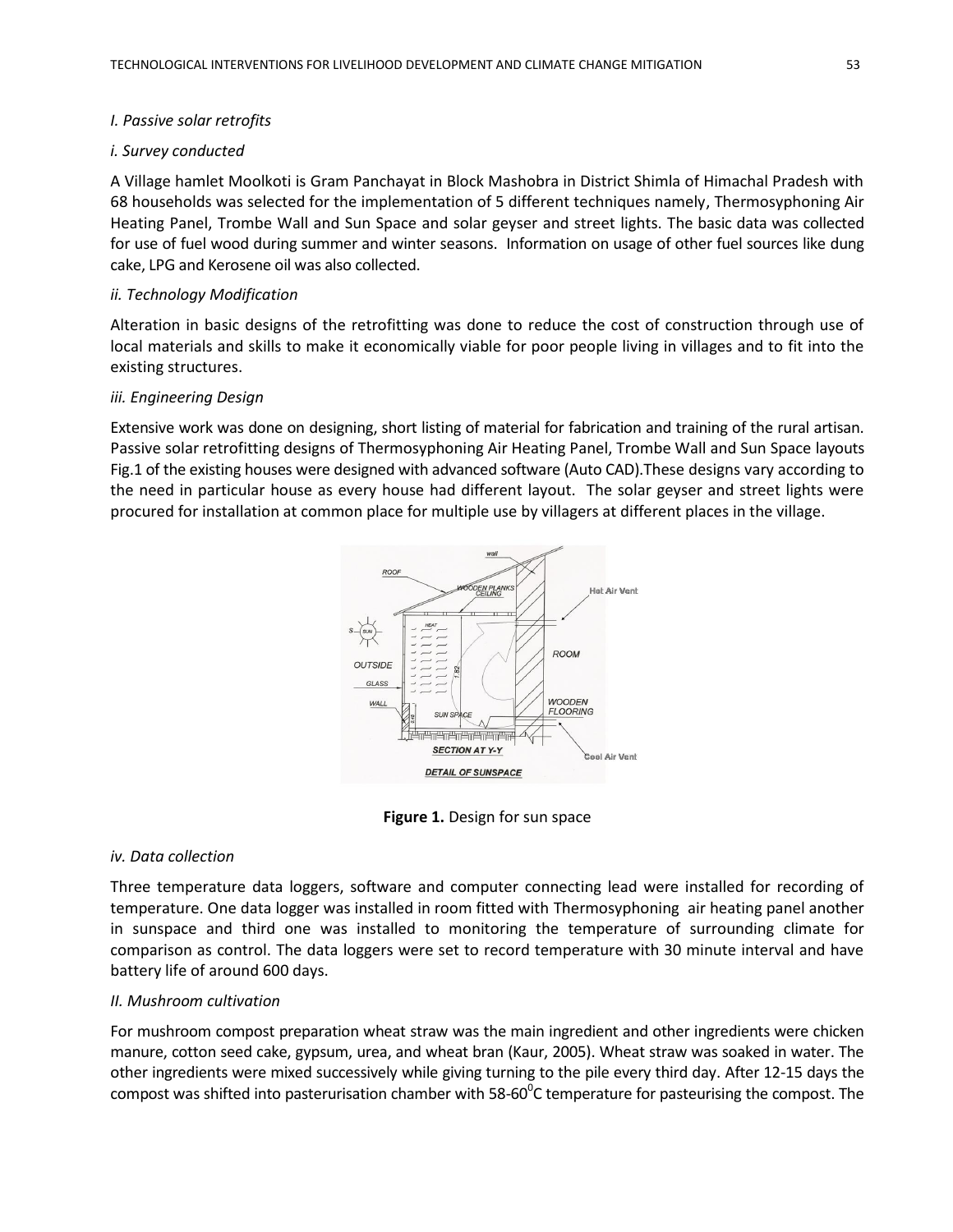chamber is of 25 ton capacity. After ten days the compost is ready to spawn. The spawned bags were supplied to growers for button mushroom cultivation.

## *III. Fodder development*

#### *a. Area and beneficiaries selection*

Initially the survey was conducted to select out the blocks (Mashobra, Karsog, Sundernagar, Bilaspur Sadar, and Banjar) among selected five districts (Shimla, Mandi, Bilaspur, Solan, and Kullu) for the implementation of the fodder development activity which includes fodder grass and tree species nursery raising, planting material distribution, fodder chopper distribution and silage preparation. During the awareness camps organised interested women were selected for further transferring of the technology, in which master women trainers were selected for further disseminating the technology among fellow villagers and to their adjoining villages.

#### *b. Distribution of planting material*

The planting material of 13 fodder spp. of grasses and trees was distributed among the beneficiaries and also sown in HRG nursery to keep a check on the performance of these spp. because none of these were grown by farmers as fodder in their fields. The spp of grasses and trees were tested for cultivationwere *Zea mays, Panicum maximum,* T*all festuca and Setaria, Leucerne sp*, *Trifolium sp., Grewia optiva, Celtis australis, Robinia pseudoacacia, Bauhinia variegate, Morus alba* and *Quercus incana. Quercus incacna, Grewia optiva*  and *Celtis australis* raised at HRG nursery by collecting seed from wild. 2550 plants of tree spp of *Grewia* , *Celtis*, oak, *Robinia sp* and *Morus*, and 1,25,000 tufts of grass spp of orchard grass, *Panicum maximum*, *Tall festuca*, and *Setaria* and 200kg seed of African tall *Zea mays*, 10kg barley, 20kg bajra and 5 kg oat were distributed among the beneficiaries.

#### *c. Silage preparation*

Technology of silage preparation (Huber, 1980) was modified and simplified by using polybags was introduced and demonstrated among nearing 750 farmers (Pic.2).

The major ingredient for silage preparation are green fodder (crop residue with 70% moisture) chopped, urea(0.2-0.5%), molasses(2-5%) and salt (0.1%) as per quantity of green fodder. Additives should be used according to needs and silage properties. All the ingredients were dissolved in water and mixed thoroughly. The ingredients either mixed thoroughly with green fodder before filling into the polythene bags or sprinkled on fodder while filling into bags in layers and pressed properly to create anaerobic conditions. After filling, the bags were packed tightly and kept in dark. The green fodder includes wild grasses, maize, cabbage or any other edible grasses available.

#### *e. Urea treatment to roughages*

*To enhance the nutritive value the dried* fodder (roughages), was treated with 4% urea (dissolved in water) for ensiling treatment. The treated roughages was packed in polythene bags. It has shown that nutritive value of urea treated straw was quite comparable to non legume forages.

#### *IV. Vermicompost preparation*

The vermicompost technology was popularized among all the beneficiaries wherever HRG demonstrated its other technologies to reduce the use of chemical fertilizers. The earthworms (species *Eisenia foetida*) are used as versatile natural bioreactors for efficient biodegradation of organic solid wastes for making of farmyard manure known as vermicompost. Technology was demonstrated in the simplest way. Being a temperate zone there was no problem of termites or other diseases which were being faced in hot climates. To see the conversion rate of biomass by Vermiculture, different materials available were used. 24 different plots of 1X1m had been drawn (Pic. 3).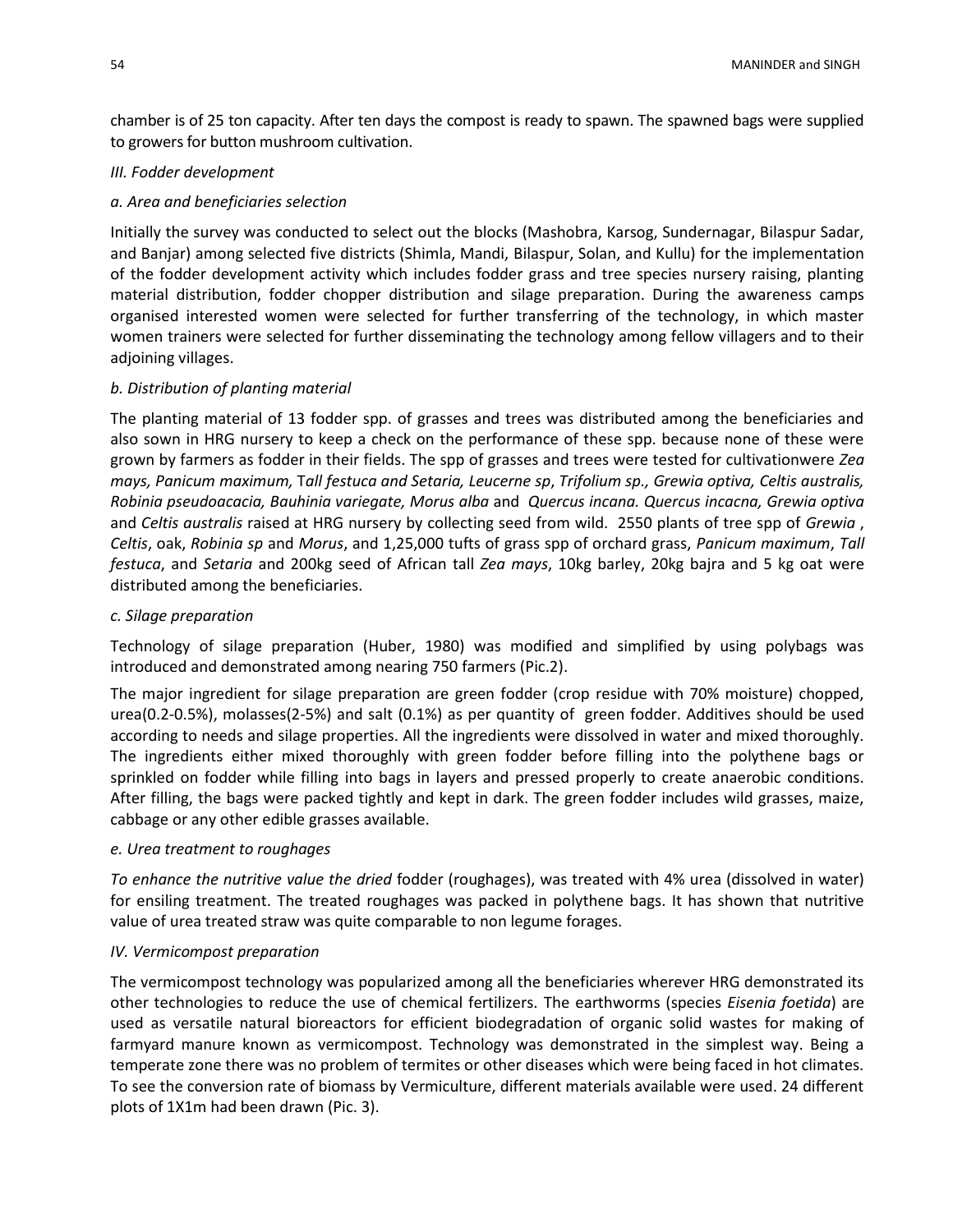

**Picture 2.** Silage demonstration



**Picture 3.** Vermicompost bed making

The locally available biomass of the needles of different pine species namely *Pinus wallichiana* (Blue pine), *Picea smithiana* (Spruce), *Cedrus deodara* (Deodar), oak leaves of *Quercus incana* were used in dry as well as in green form, *Populus ciliate* (Popular), Grasses, mushroom spent compost, mixture of all and pure dung were tried. Different material were used in three different percentages like 25:75, 50:50, 75:25 i.e. if 25% are leaves then the quantity of dung was 75%, equal quantities of both, then 75% of leaves and 25% was of dung.

## *V. Protected cultivation*

Cut flower cultivation has good scope in the market with better economic returns in comparison to the traditional crops and also an alternate to diversify. The Indian market of cut flowers is increasing 20% every year. Since the climatic conditions are favourable for Lilium cultivation but fluctuating climatic conditions makes this crop difficult to grow under natural conditions. The Lilium cultivation was a new activity to the farmers in the selected area. 40 farmers in four blocks in Shimla, Kullu, Mandi were selected to cultivate Lilium under polyhouse (Pic.4).

For soil preparation, vermicompost /farm yard manure was used to enrich the soil before planting and make soil porous and soft for better growth and emergence of Lilium shoot. All beneficiaries were trained in crop harvesting, grading, packing for marketing and maintenance of seed after harvesting till uprooting the bulbs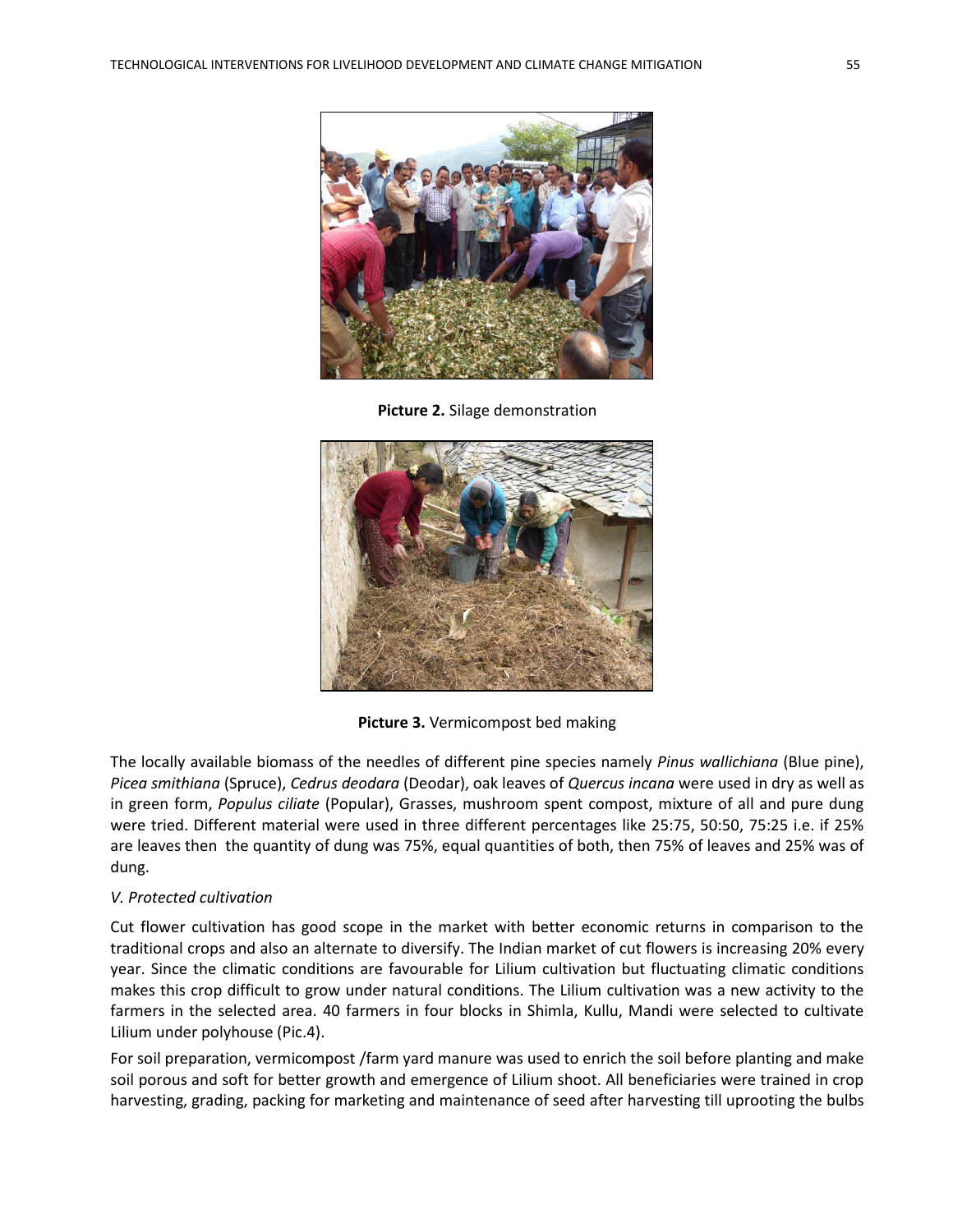and sowing. The bulbs of quality material of Asiatic and Oriental Lilium were imported from Holland which was further multiplied for further distribution.



**Picture 4.** Lilium crop under polyhouse

#### **3. Results**

*I. Passive Solar Retrofits:* Energy requirement was studied to an average family size of 6 members in the Moolkoti village and summary is presented in the following table.

| S.No.        | Detail                                                     | Summer | Winter | Cost                |
|--------------|------------------------------------------------------------|--------|--------|---------------------|
| $\mathbf{1}$ | Quantity (Kg) of fuel wood required/day                    | 16.45  | 39.45  | Free of cost        |
|              | Time (in hrs.) for collection/visit for collection of fuel | 1.57   | 1.59   | Opportunity cost is |
|              | wood (Total visit/annum 140)                               |        |        | Rs. 12.50/hr        |
|              | Distance (in Km.) covered/visit for collection of fuel     | 1.62   | 1.57   | On foot             |
|              | wood                                                       |        |        |                     |
| 4            | LPG Cylinder consumed/month                                | 1.09   | 1.59   | Rs. 370/cylinder    |
|              | Electricity (kwh/month)                                    | 23     | 68     | Rs. 2.83 Kwh        |
|              |                                                            |        |        | (subsidized)        |

**Table 1.** Estimation of household energy needs in village Moolkoti, Mashobra, Shimla, H.P.

All 68 household were provided with one or the other type of passive solar retrofitting for space heating keeping in view the engineering and location layout of the house. 45 Thermosyphoning air heating panel were installed one in each house by using aluminium sheet and thermocoal along with siphoning pipes. 6 sun spaces were created by using glass with frames. Three water heater (200lt) and 8 street lights were installed in the villages for collective use. Data from Data loggers was transferred after 6 months to evaluate the thermal performance of the solar passive retrofitting only. It is observed that Thermosyphoning panel was able to heat the air at 58 °C when room temperature was around 18 °C. Similarly, the Trombe Wall and Sun Space were able to increase the Temperature of living space/room 18 °C to 27 °C when outside temperature was recorded at 12 °C. For the study winter season of six month was considered from October- March.

Temperature tends to fall below 10 °C minimum in morning hours from mid of October and till mid of February. TAP (Pic. 5) and SS provided 8-10 °C increase in temperature of living space in comparison to the outside climate temperature. Fig.2 is showing the comparison between different temperatures recorded at different retrofits at the same time for six months. Blue line showed outside climate temperature, while ink line depicts increase in temperature rooms where TAP technology used and third is yellow line depicts the temperature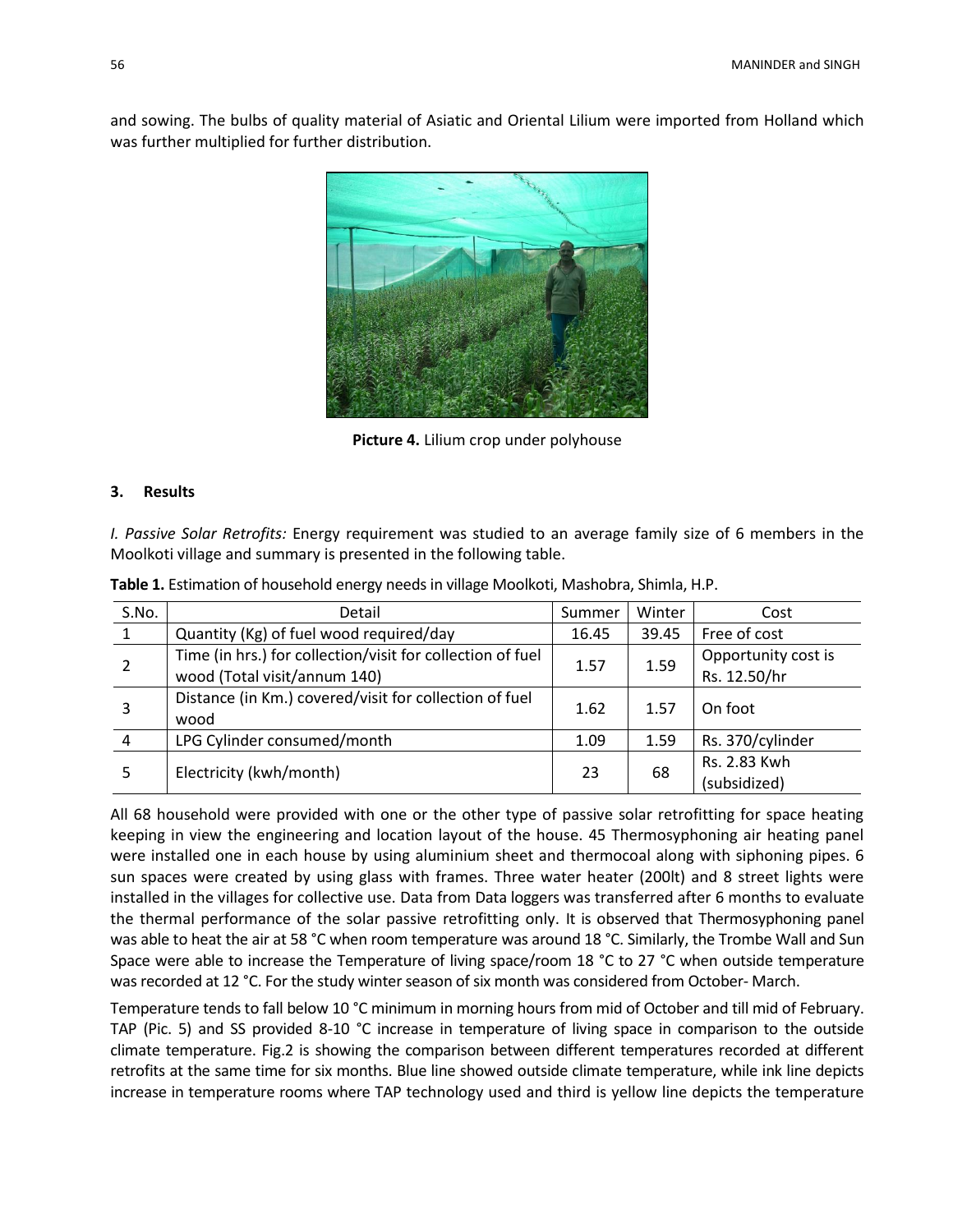raised in sun space areas. The retrofit has drastically reduced the use of fuel wood and pressure on the forests which helped in reduction of carbon emission manifolds. The main purpose of the implementing agency was to popularize the technology at the grassroots level for poor villagers and also to make them aware of clean and green environment for their health too.



**Figure 2.** Temperature recorded at different retrofits. Blue line-climate

**Table-2.** Six Months Winter Season Carbon Projections for households with Solar Passive Retrofitting and solar water heater

| 1              | Average monthly (Winter) per capita consumption of fuel wood in<br>Mashobra Block of Shimla) Kg | 236.7          |
|----------------|-------------------------------------------------------------------------------------------------|----------------|
| 2              | Winter season (6months) per capita consumption-Kg                                               | 1420.2         |
| 3              | No. of Households with Solar Passive Retrofitting and solar water heater                        | 82             |
| 4              | Average Household Population                                                                    | 6              |
| 5              | Total average population of 82 households                                                       | 492            |
| 6              | Total Winter season consumption of fuel wood of 82 households -Kg                               | 6,98,738.4     |
| $\overline{7}$ | Carbon conversion @ 1.46/kg                                                                     | 10, 20, 158.06 |
| 8              | 40% efficiency during 6 months winter season through Solar Passive                              | 40,80,63.22    |
|                | Retrofitting = savings $(Kg)$                                                                   |                |
| 9              | Saving in Tonnes                                                                                | 408.06         |
| 10             | Average/ Household Carbon Saving in Tonnes (6 month winter)                                     | 4.97           |

# *II. Mushroom cultivation*

150 ton of wheat straw is annually consumed for the button mushroom compost preparation by HRG. Wheat straw is mixed with other ingredients and total 300 ton compost is produced which is sold to beneficiaries. On average with 20% biological efficiency 60 ton of mushrooms are produced and sold into the market giving the beneficiaries 100% return. Button mushroom cultivation is considered as the best alternative to stop wheat straw burning to reduce air pollution.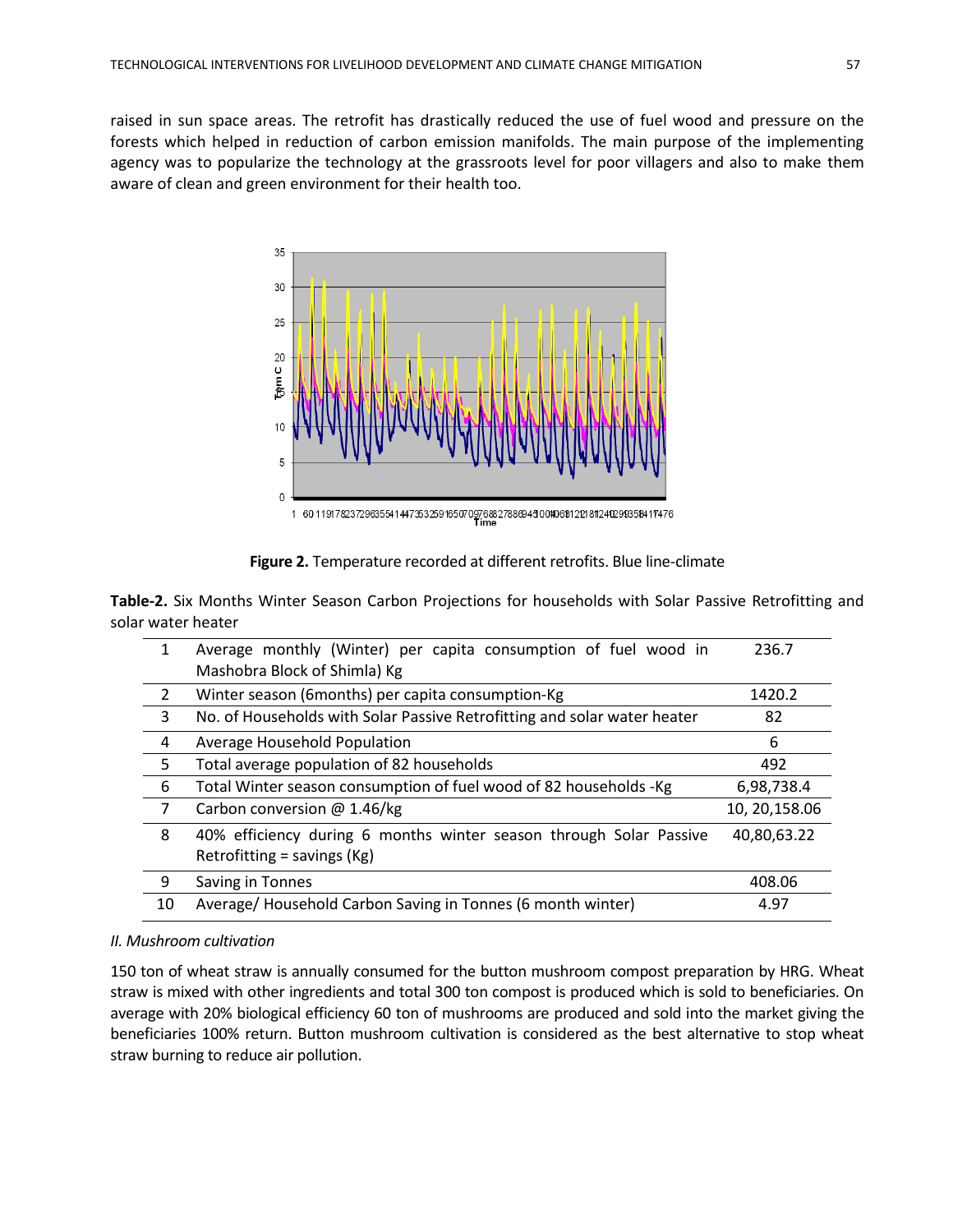

**Picture 5.** Thermosyphoning air heating panel (TAP) fixed on mud wall



**Figure 3.** Button mushroom production on daily basis

## *III. Fodder*

The best selected spp of the fodder planting material of grass spp were: *Steria, Pannicum* and *Napier* and tree species were: oak, C*eltis* and *Morus* was distributed to the beneficiaries for further dissemination. The women farmers selected as master trainers to further spread the technology to their fellow villagers by providing them the planting material multiplied by them in their own nurseries. This action spread the technology to larger areas and also barren hill areas to make fodder available throughout the year. Now the beneficiaries have the facility of year round green fodder and take 3-4 cuts of the grasses which usually had one cut in a year and there was no green fodder through out the year otherwise. 30 fodder choppers were distributed among the 30 groups in different villages. Silage preparation (green fodder preservation) and dry fodder preservation through urea treatment was also demonstrated. Polythene bags were made available to the beneficiaries for silage and roughages storage. The introduction of fodder choppers reduced fodder wastage and facilitated silage preparation and reduced their worries of forage storage. The fodder development programme had larger impact on cattle rearing.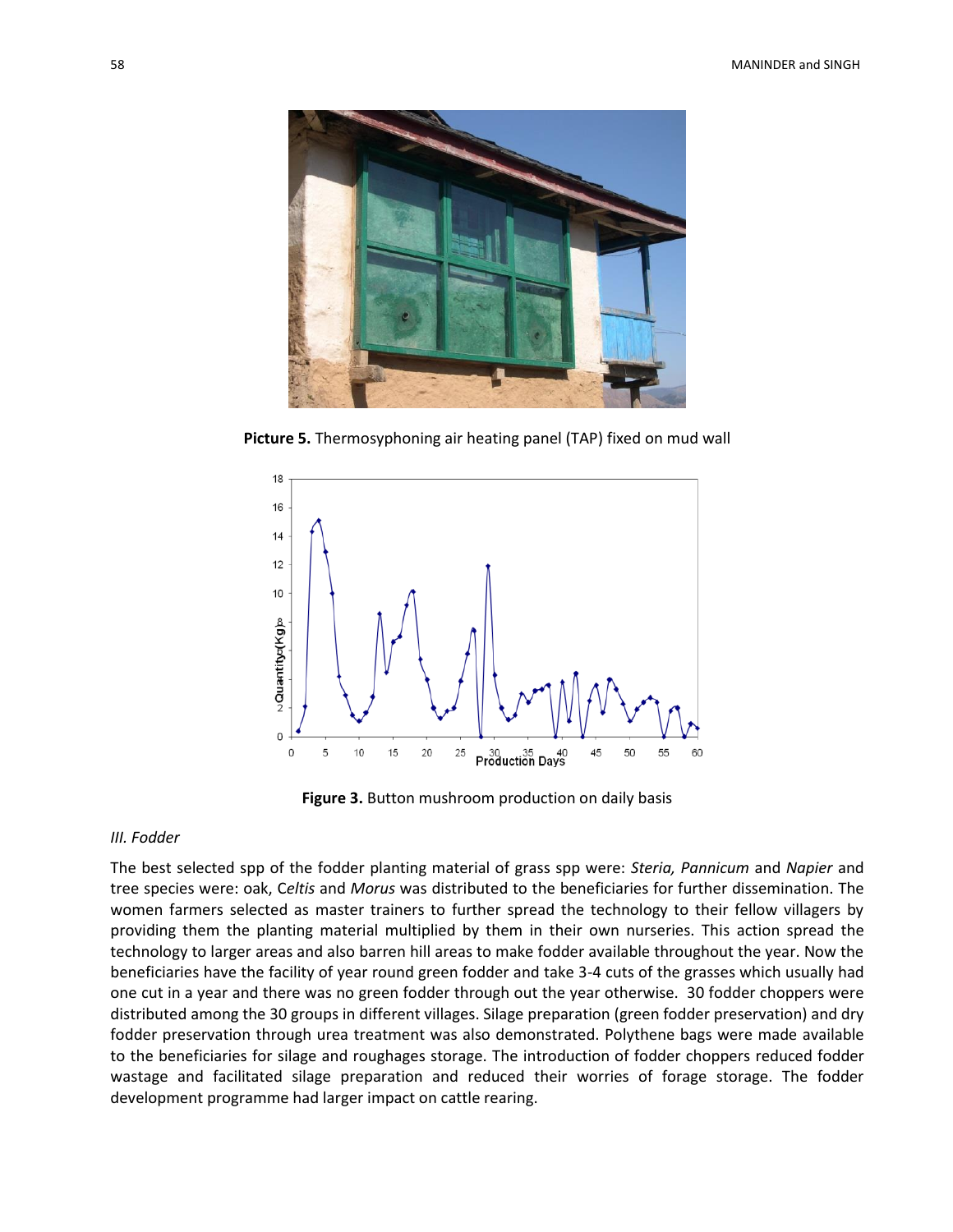#### *VI. Vermicomposting*

Vermicompost biotechnology is an alternate to chemical fertilizers. It is an aerobic process and helped in reducing methane production which is hazardous in environment. It was very important to study the local available material for vermicompost preparation. In first experiment where material is 75% and dung used is 25%, maximum conversion rate is in pure dung 90% followed by *Populus* sp i.e. 69.47%. In second experiment where both material and dung were used in equal quantity the maximum conversion rate was in dry grasses i.e. 63.15% in third experiment maximum conversion rate was in *Pinus wallichiana* (green) was 65.68% followed by 61.90 % in grasses. In this case the quantity of dung was more i.e. 75% and material used was 25%. Form these results it is concluded that the conversion rate in grasses and leaves is more in comparison to the needles i.e. of *Pinus* spp. Where there is higher conversion rate moisture %age is also high in that vermicompost. The farmers were made aware of the best material to be used for Vermicoposting on the basis of these results. Almost half the quantity of vermicompost was equal to the traditionally used quantity of FYM, which reduced the women's labour in collection of the organic material and transportation of the FYM to the field by 50%. The use of vermicompost is helping in rejuvenation of soil and its microflora and reduction in soil and water pollutants by providing fresh food crops to the people at large with lesser hazardous chemicals.

#### *V. Protected cultivation*

The polyhouse were used by the farmers for the nursery raising of vegetable crops like tomatoes and coriander and medicinal plants like *Taxus wallichiana*, Chirayeta, and aromatic plants lavender, geranium, and rose. The different Lilium varieties were tried and cultivated under the polyhouse conditions. This fetched good market value and economic returns to the farmers. HRG purchased the planting material from the existing farmers for further distribution to the new farmers free of cost with an agreement that the same no. of bulbs will be taken back from them after multiplication of the planting material. This was to continue the farmers interest to take up new technology at the same time to get good economic returns.

## **4. Discussions and Conclusion**

Each technology is given in brief in this paper. The livelihood development programmes were implemented in the rural areas of hill regions in Himalayas. Every technology has its far reaching impacts for sustaining the natural resources. Since these activities are giving good economic returns to the farmers/beneficiaries. Because farmers need alternative technologies to go for diversification than into the traditional crop cultivation which is giving very less economic returns to the farmers. Keeping in view the climatic conditions in the Himalayan it was imperative to the implementing agency to concentrate on introducing existing technologies with little modification and made them applicable at field level to give farmers new and better avenues for which they are unaware and increase their income form the existing land holdings. The new technologies and ideas are welcomed by the farmers with long term sustainable programmes through hand holdings. With the advent of nuclear family system land division has become a major issue.

#### **Acknowledgements**

Our heartfelt thanks to the Department of Science and Technology (Govt. of India) and Department of Biotechnology (Govt. of India) for consistent support and funding.

#### **References**

Huber J.T. (ed.) 1980, Upgrading Residues and By-Products for Animals. CRC Press, Inc., Boca Raton, FL, USA.

Kaur M.J. and Lakhanpal T.N. (1994), Cultivation of Japanese mushroom Shiitake (*Lentinus edodes*) in India, *Indian Journal of Microbiology*, **35**, 339-349.